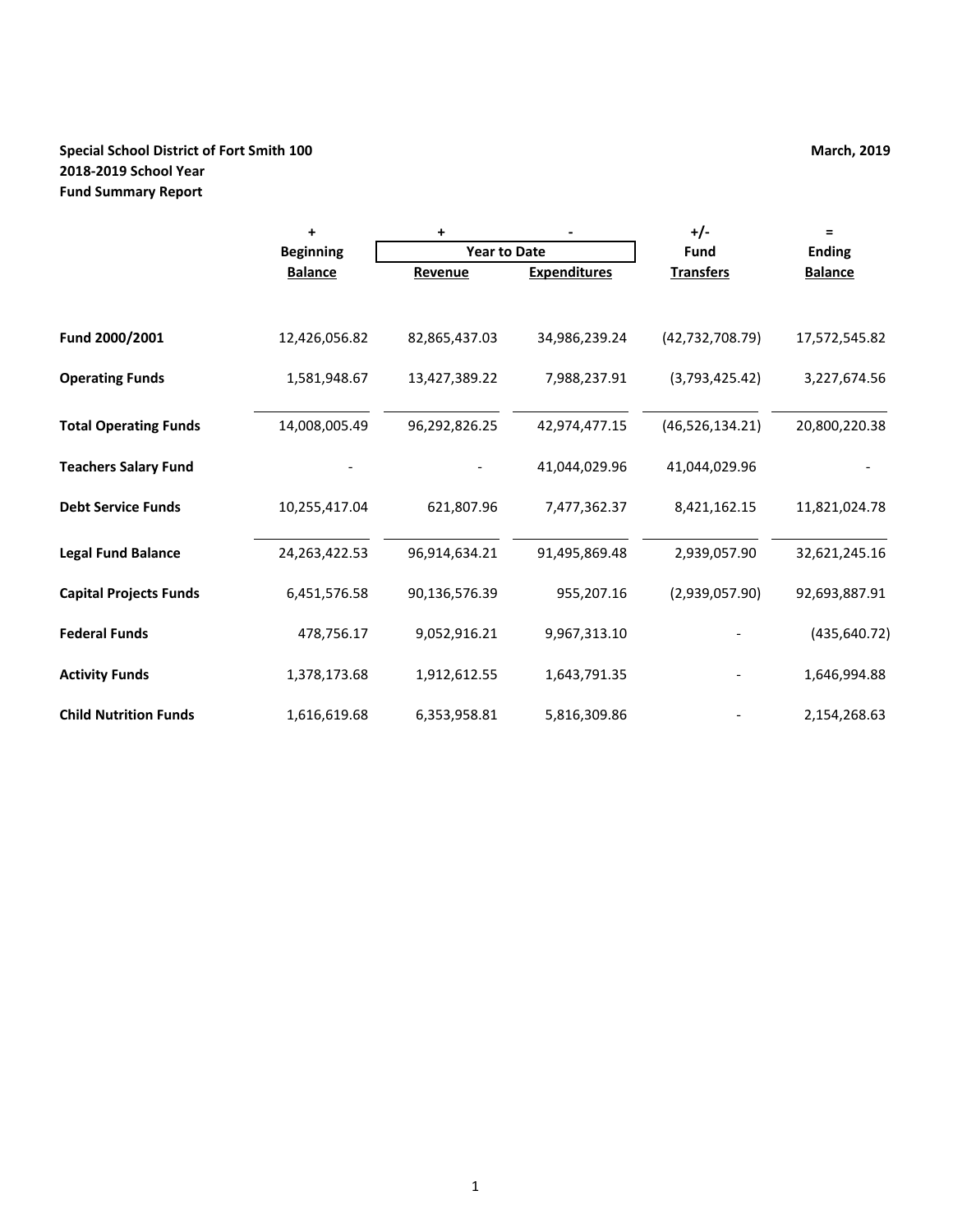# **Special School District of Fort Smith 100 March, 2019 March, 2019 2018-2019 School Year Revenue Report**

|                                       |                    |                     |               | (Excess) or           |
|---------------------------------------|--------------------|---------------------|---------------|-----------------------|
|                                       | <b>March, 2019</b> | <b>Year to Date</b> | <b>Budget</b> | <b>Short of Funds</b> |
| Property Taxes - Jul-Dec              |                    | 32,184,150.55       | 35,111,180    | 2,927,029             |
| Property Taxes - Jan-Jun              | 362,522.76         | 2,755,503.58        | 17,716,322    | 14,960,818            |
| Property Taxes - Delinquent           | 246,956.68         | 1,430,476.56        | 2,300,000     | 869,523               |
| Property Taxes - Excess Comm          | 1,393,052.76       | 1,836,388.54        | 1,625,092     | (211, 297)            |
| Revenues in Lieu of Taxes             |                    | 586,737.74          | 600,000       | 13,262                |
| Penalties/Interest on Tax             | 2,071.23           | 19,190.77           |               | (19, 191)             |
| <b>Interest Revenue</b>               | 50,125.13          | 363,652.94          | 350,000       | (13, 653)             |
| Contributions                         | 2,000.00           | 101,000.00          | 100,000       | (1,000)               |
| <b>Turf Sponsorships</b>              |                    | 32,500.00           |               | (32, 500)             |
| Sale/Loss Compensation                | 4,200.00           | 24,434.23           |               | (24, 434)             |
| <b>State Foundation Funding</b>       | 4,816,809.00       | 43,323,407.00       | 57,752,417    | 14,429,010            |
| 98% Uniform Rate of Tax               |                    |                     | 1,002,384     | 1,002,384             |
| <b>Other Local Revenue</b>            | 10,855.08          | 189,787.67          | 237,193       | 47,405                |
| Daycare Fees                          | 20,235.00          | 162,995.00          | 187,042       | 24,047                |
| Severance Tax                         |                    | 345.82              | 1,000         | 654                   |
| Special Ed Supervision                |                    |                     |               |                       |
| Special Ed Catastrophic               |                    |                     |               |                       |
| <b>Residential Treatment</b>          |                    | 311,400.00          | 1,100,000     | 788,600               |
| Professional Development              |                    | 388,548.00          | 388,548       |                       |
| ALE                                   |                    | 310,585.00          | 388,231       | 77,646                |
| <b>ELL</b>                            |                    | 1,103,570.00        | 1,224,236     | 120,666               |
| <b>NSL</b>                            | 971,602.00         | 7,807,223.73        | 10,757,897    | 2,950,673             |
| <b>Workforce Centers</b>              |                    | 180,374.76          | 131,104       | (49, 271)             |
| <b>General Facility Funds</b>         |                    |                     |               |                       |
| Debt Service Funds                    |                    | 34,232.00           |               | (34, 232)             |
| <b>Student Growth Funds</b>           |                    |                     |               |                       |
| <b>Declining Enrollement Funds</b>    |                    | 304,535.00          |               | (304, 535)            |
| <b>College &amp; Career Readiness</b> |                    |                     |               |                       |
| <b>Broadband Match</b>                |                    |                     |               |                       |
| <b>Other State Funds</b>              |                    | 663,983.28          | 333,966       | (330, 017)            |
| <b>Adult Education</b>                | 77,484.72          | 569,301.18          | 996,947       | 427,646               |
| <b>State Preschool</b>                | 23,665.84          | 165,967.84          | 237,170       | 71,202                |
| <b>ABC Grant</b>                      | 155,465.00         | 1,442,535.06        | 1,554,650     | 112,115               |
| <b>Indirect Cost Revenue</b>          |                    |                     | 284,815       | 284,815               |
| <b>Total</b>                          | 8,137,045.20       | 96,292,826.25       | 134,380,193   | 38,087,365            |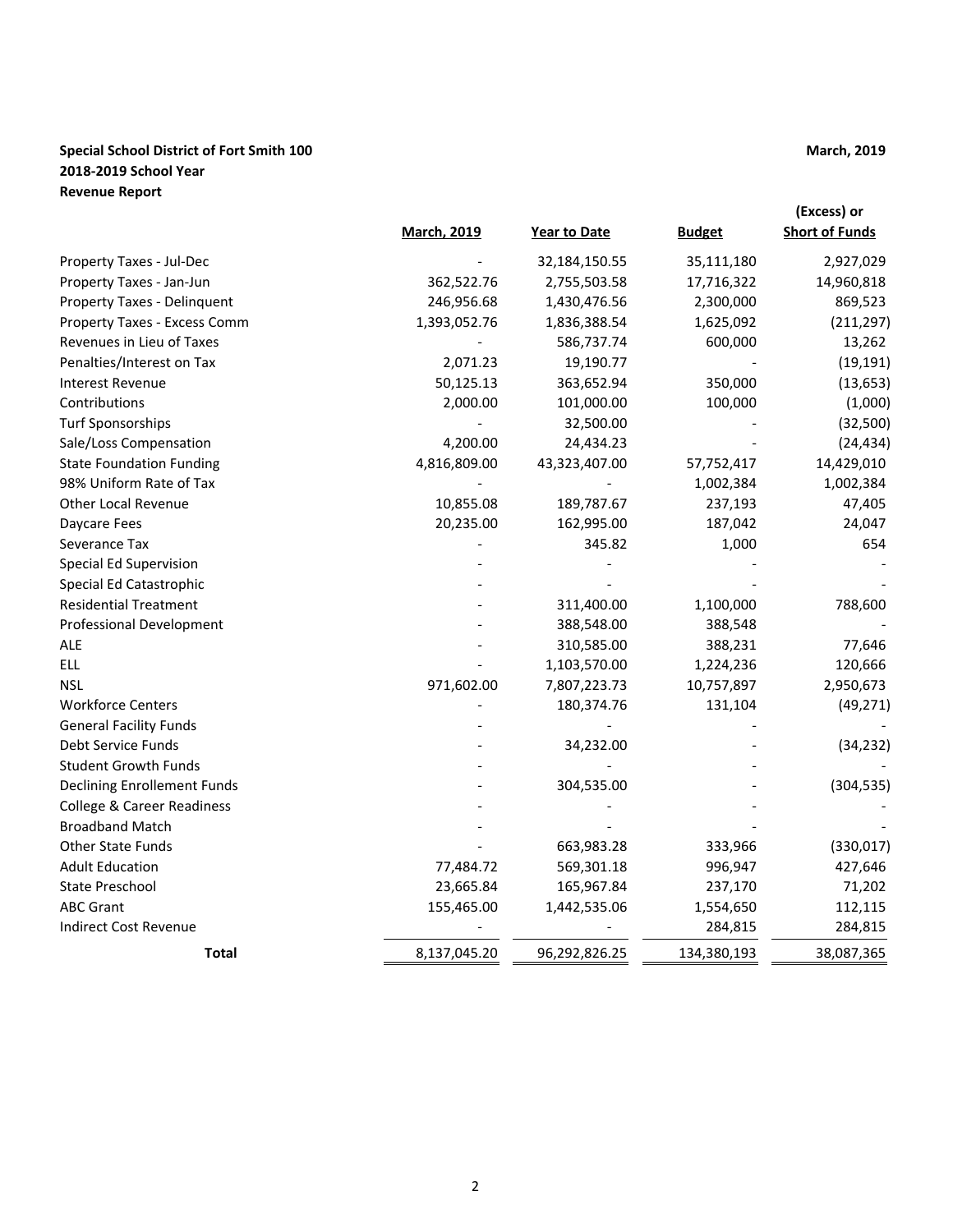# **Special School District of Fort Smith 100 March, 2019 March, 2019 2018-2019 School Year Expenditure Report**

|                                     | <b>March, 2019</b> | <b>Year to Date</b> | <b>Budget</b> | (Overage) or<br><b>Left to Spent</b> |
|-------------------------------------|--------------------|---------------------|---------------|--------------------------------------|
| <b>Teachers Salary Fund</b>         |                    |                     |               |                                      |
| <b>Regular Education</b>            | 3,133,722.52       | 23,712,140.05       | 38,247,776    | 14,535,636                           |
| <b>Special Education</b>            | 495,096.73         | 3,687,792.87        | 6,052,864     | 2,365,071                            |
| <b>Vocational Education</b>         | 232,406.78         | 1,692,480.56        | 2,542,376     | 849,896                              |
| <b>Compensatory Education</b>       | 159,496.11         | 1,183,672.27        | 1,994,940     | 811,267                              |
| <b>Other Education</b>              | 202,736.74         | 1,592,862.56        | 2,519,136     | 926,274                              |
| <b>Pupil Services</b>               | 384,932.74         | 2,915,582.83        | 4,441,624     | 1,526,041                            |
| <b>Instructional Staff Services</b> | 332,256.71         | 2,630,251.03        | 3,902,307     | 1,272,056                            |
| <b>Administrative Services</b>      | 39,629.22          | 336,848.37          | 475,551       | 138,702                              |
| <b>School Admin Services</b>        | 378,118.66         | 3,113,853.82        | 4,594,229     | 1,480,375                            |
| <b>Central Services</b>             | 19,893.60          | 178,545.60          | 238,723       | 60,178                               |
| <b>Other Services</b>               |                    |                     |               |                                      |
| <b>Totals</b>                       | 5,378,289.81       | 41,044,029.96       | 65,009,526    | 23,965,496                           |
| <b>Operating Funds</b>              |                    |                     |               |                                      |
| <b>Regular Education</b>            | 1,989,085.57       | 11,606,516.62       | 18,087,492    | 6,480,975                            |
| <b>Special Education</b>            | 228,057.79         | 1,865,085.50        | 3,465,369     | 1,600,284                            |
| <b>Vocational Education</b>         | 72,366.91          | 576,414.53          | 969,119       | 392,704                              |
| <b>Compensatory Education</b>       | 57,329.20          | 738,397.70          | 956,353       | 217,955                              |
| Other Education                     | 142,649.28         | 1,134,754.82        | 1,882,786     | 748,031                              |
| <b>Pupil Services</b>               | 403,164.50         | 3,181,135.89        | 5,095,445     | 1,914,309                            |
| <b>Instructional Staff Services</b> | 431,895.42         | 4,070,749.18        | 7,027,139     | 2,956,390                            |
| <b>Administrative Services</b>      | 75,077.44          | 532,844.39          | 771,977       | 239,133                              |
| <b>School Admin Services</b>        | 370,226.54         | 2,888,227.19        | 4,402,974     | 1,514,747                            |
| <b>Central Services</b>             | 251,964.45         | 2,369,594.63        | 3,297,036     | 927,441                              |
| <b>Maintenance &amp; Operations</b> | 988,562.81         | 10,519,296.30       | 14,981,300    | 4,462,004                            |
| <b>Pupil Transportation</b>         | 246,800.61         | 2,289,412.11        | 3,307,541     | 1,018,129                            |
| <b>Other Services</b>               | 128,428.30         | 1,202,048.29        | 2,176,246     | 974,198                              |
| <b>Totals</b>                       | 5,385,608.82       | 42,974,477.15       | 66,420,777    | 23,446,300                           |
| <b>Debt Service Fund</b>            |                    |                     |               |                                      |
| Principal                           |                    | 3,067,291.38        | 3,136,391     | 69,100                               |
| Interest                            | 107,918.13         | 4,402,748.30        | 3,677,983     | (724, 766)                           |
| Dues and Fees                       | 200.00             | 7,322.69            | 1,778,970     | 1,771,647                            |
| <b>Totals</b>                       | 108,118.13         | 7,477,362.37        | 8,593,344     | 1,115,981                            |
|                                     |                    |                     |               |                                      |